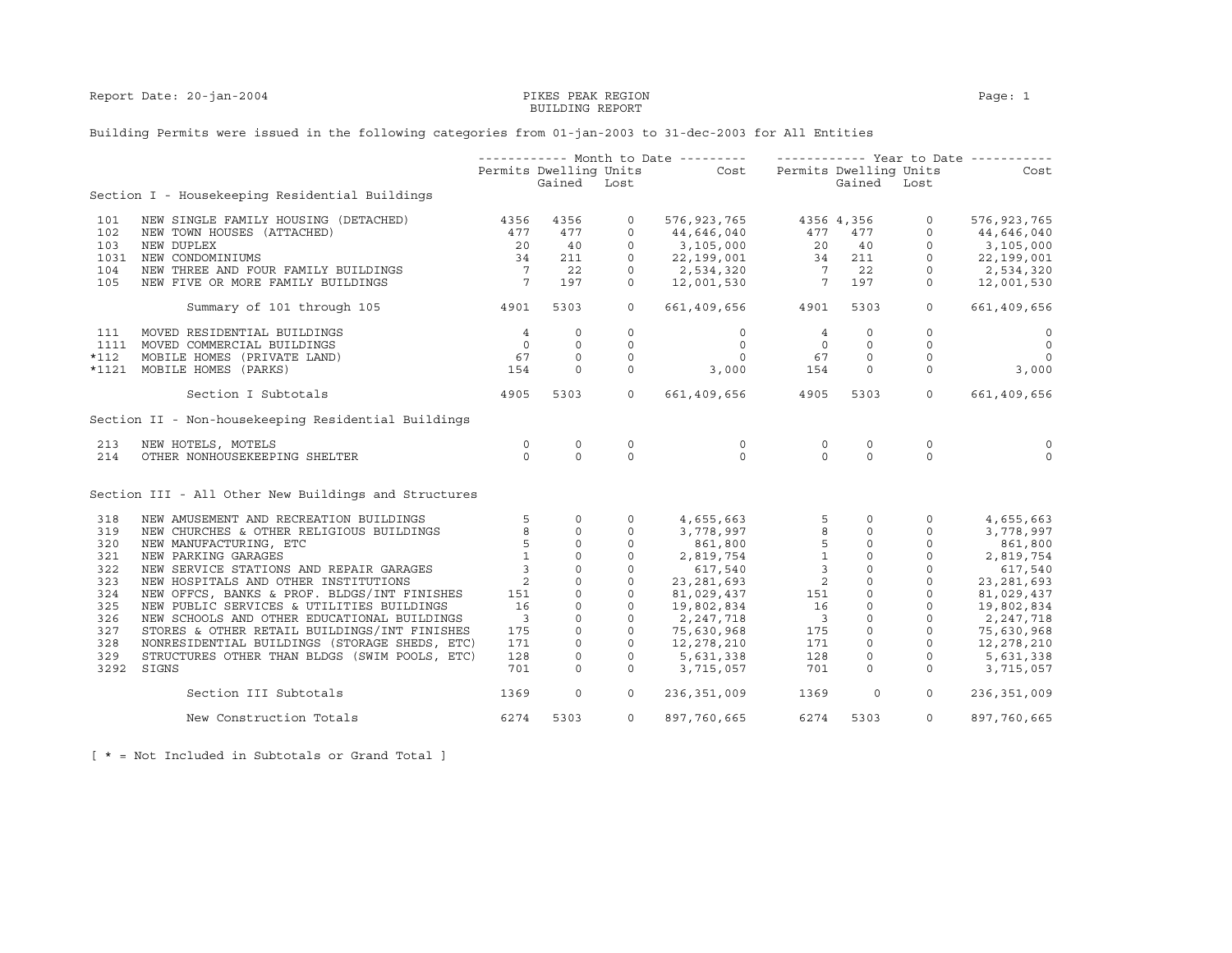Report Date: 20-jan-2004 **PIKES PEAK REGION** PAGE: 2

# BUILDING REPORT

## Building Permits were issued in the following categories from 01-jan-2003 to 31-dec-2003 for All Entities

|     |                                                  |          |                        |          | ----------- Month to Date --------- |               |                        | ----------- Year to Date ---- |               |
|-----|--------------------------------------------------|----------|------------------------|----------|-------------------------------------|---------------|------------------------|-------------------------------|---------------|
|     |                                                  |          | Permits Dwelling Units |          | Cost                                |               | Permits Dwelling Units |                               | Cost          |
|     | Section IV - Additions and Alterations           |          | Gained                 | Lost     |                                     |               | Gained                 | Lost                          |               |
| 433 | RESIDENTIAL BLDGS CONV TO INCREASE UNITS         | 6        |                        |          | 693,000                             | 6             | 6                      |                               | 693,000       |
| 434 | RESIDENTIAL ALTERATIONS (REMODEL, ADD, ETC)      | 8813     |                        |          | 56,967,602                          | 8813          | $\circ$                |                               | 56,967,602    |
| 435 | RESIDENTIAL REMODEL THAT DECREASE UNITS          | $\Omega$ | $\Omega$               | $\Omega$ | $\Omega$                            | $\Omega$      | $\Omega$               | $\Omega$                      |               |
| 436 | RESIDENTIAL GARAGES AND CARPORTS (ATT & DET)     | 629      | $\circ$                |          | 10,024,607                          | 629           | $\circ$                |                               | 10,024,607    |
| 437 | COMMERCIAL ALTERATIONS (ADD, REMODEL, ETC)       | 1015     | $\circ$                |          | 75,349,417                          | 1015          | $\circ$                | $\circ$                       | 75,349,417    |
|     | Section IV Subtotals                             | 10463    | 6                      | $\circ$  | 143,034,626                         | 10463         | 6                      | $\Omega$                      | 143,034,626   |
|     | Section V - Conversions                          |          |                        |          |                                     |               |                        |                               |               |
| 540 | REMODEL COMMERCIAL TO RESIDENTIAL                | 3        |                        |          | 637,000                             |               |                        | 0                             | 637,000       |
| 541 | REMODEL RESIDENTIAL TO COMMERCIAL                | 5        | $\Omega$               | $\Omega$ | 643,000                             | $\frac{3}{5}$ | $\Omega$               | $\Omega$                      | 643,000       |
|     |                                                  |          |                        |          |                                     |               |                        |                               |               |
|     | Section V Subtotals                              | 8        | 7                      | $\Omega$ | 1,280,000                           | 8             | $7\phantom{.0}$        | $\Omega$                      | 1,280,000     |
|     | Section VI - Demolitions and Razing of Buildings |          |                        |          |                                     |               |                        |                               |               |
| 645 | DEMOLISH RESIDENTIAL BUILDINGS                   | 42       | $\mathbf 0$            |          | $\mathbf 0$                         | 42            | 0                      | $\mathbf 0$                   | $\Omega$      |
| 649 | DEMOLISH COMMERCIAL BUILDINGS                    | 27       | $\Omega$               | $\Omega$ | $\Omega$                            | 27            | $\Omega$               | $\Omega$                      | $\Omega$      |
|     | Section VI Subtotals                             | 69       | $\Omega$               | $\Omega$ | $\mathbf 0$                         | 69            | $\Omega$               | $\Omega$                      | $\Omega$      |
|     |                                                  |          |                        |          |                                     |               |                        |                               |               |
|     | Add, Alt and Conversion Totals                   | 10540    | 13                     | $\circ$  | 144, 314, 626                       | 10540         | 13                     | $\Omega$                      | 144, 314, 626 |
|     |                                                  |          |                        |          |                                     |               |                        |                               |               |
|     | ***** GRAND TOTAL                                | 16814    | 5316                   |          | $0 \quad 1,042,075,291$             | 16814         | 5316                   | $\overline{0}$                | 1,042,075,291 |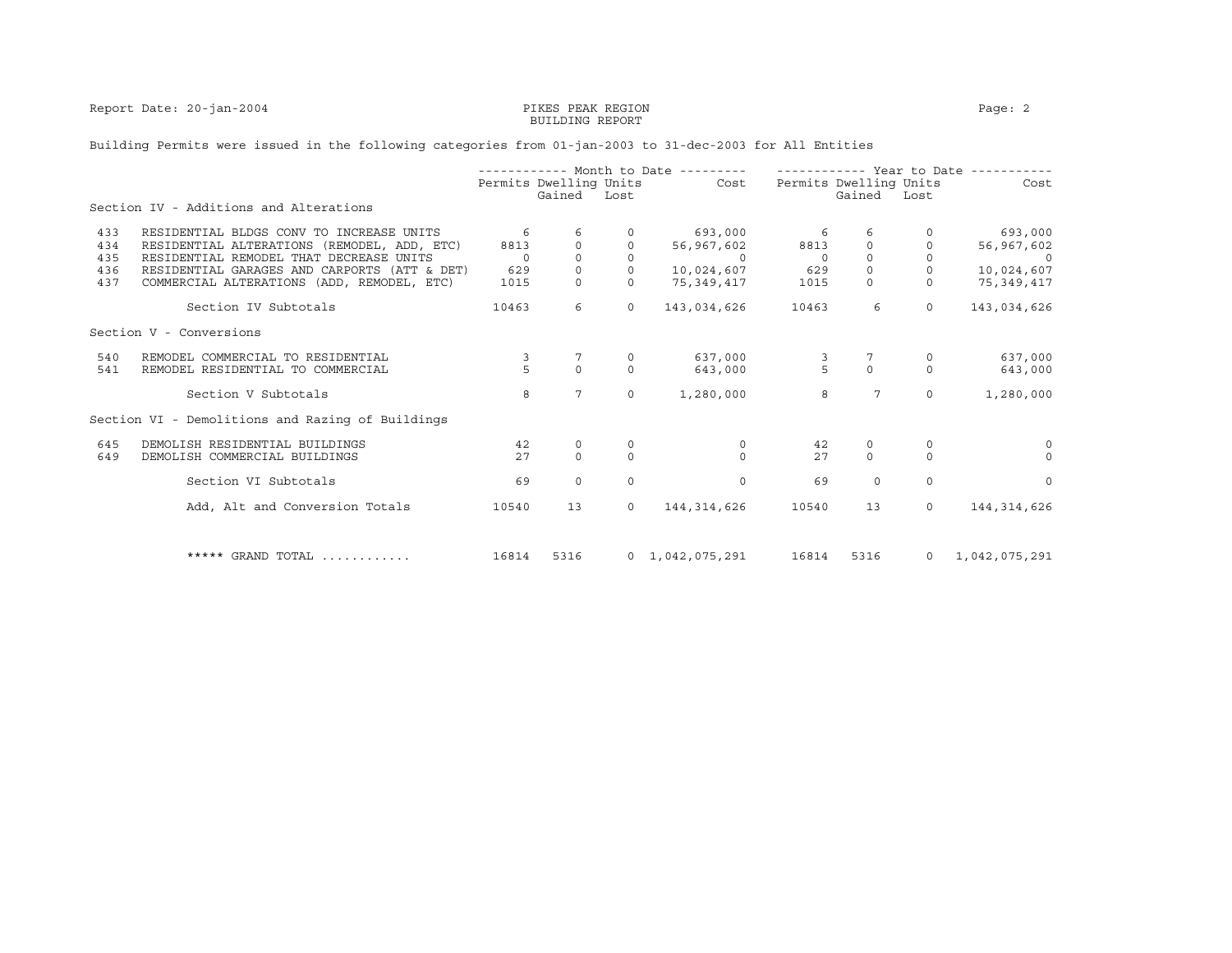Building Permits were issued in the following categories from 01-jan-2003 to 31-dec-2003 for All Entities

Section VII - Permits over \$ 500K

| Permit Classification                                                                                         | DUS     | Contractor                      | Cost        |
|---------------------------------------------------------------------------------------------------------------|---------|---------------------------------|-------------|
| E85847 NEW SINGLE FAMILY HOUSING (DETACHED)                                                                   |         | 1 HOMEOWNER                     | 500,000     |
| 17225 COLONIAL PARK DR - RESIDENCE                                                                            |         |                                 |             |
| E68189 NEW SINGLE FAMILY HOUSING (DETACHED)                                                                   |         | 1 HOMEOWNER                     | 860,000     |
| 735 CRESTFIELD GV - RESIDENCE                                                                                 |         | 1 HOMEOWNER                     |             |
| E82455 NEW SINGLE FAMILY HOUSING (DETACHED)<br>3276 STAGECOACH RD - RESIDENCE                                 |         |                                 | 650,000     |
| E79418 NEW SINGLE FAMILY HOUSING (DETACHED)                                                                   |         | 1 GLOBAL CONSTRUCTION MGMT CORP | 517,000     |
| 715 SILVER OAK GV - RESIDENCE                                                                                 |         |                                 |             |
| E68401 STORES AND OTHER RETAIL BUILDINGS/INT FINISHES                                                         | $\circ$ | CASA BONITA BUILDERS, INC       | 1,100,000   |
| 6995 LEXINGTON DR - CAR WASH & RESTAURANT                                                                     |         |                                 |             |
| E79772 COMMERCIAL ALTERATIONS (ADDITIONS, REMODELS, ETC)                                                      |         | 0 THE WEITZ COMPANY, LLC.       | 1,645,000   |
| 320 WOOTEN RD - INT FIN - OFFICE & GENERATOR ENCLOSURE                                                        |         |                                 |             |
| E63896 NEW SINGLE FAMILY HOUSING (DETACHED)                                                                   |         | 1 THE WEITZ COMPANY, LLC.       | 8,500,000   |
| 4530 GOVERNORS PT - RESIDENCE - ENG STAMPED<br>E72230 STORES AND OTHER RETAIL BUILDINGS/INT FINISHES          |         | 0 COLORADO STRUCTURES INC       | 10,451,031  |
| 5550 E WOODMEN RD - NEW RETAIL BUILDING                                                                       |         |                                 |             |
|                                                                                                               |         | 0 COLORADO STRUCTURES INC       | 1,143,000   |
| E67434 STORES AND OTHER RETAIL BUILDINGS/INT FINISHES<br>3180 NEW CENTER PT - NEW RETAIL-GROCERY (SHELL ONLY) |         |                                 |             |
| E64966 STORES AND OTHER RETAIL BUILDINGS/INT FINISHES                                                         | $\circ$ | COLORADO STRUCTURES INC         | 5, 313, 945 |
| 5660 E WOODMEN RD - NEW RETAIL                                                                                |         |                                 |             |
| E86638 STORES AND OTHER RETAIL BUILDINGS/INT FINISHES                                                         |         | 0 COLORADO STRUCTURES INC       | 5,908,196   |
| 15888 JACKSON CREEK PY - NEW RETAIL                                                                           |         |                                 |             |
| E66210 NEW OFFICES, BANKS, AND PROFESSIONAL BLDGS/INT FINISHES                                                |         | 0 COLORADO STRUCTURES INC       | 4,307,330   |
| 2725 JANITELL RD - NEW RETAIL                                                                                 | $\circ$ | WOLF CONSTRUCTION INC           | 625,000     |
| E60439 STORES AND OTHER RETAIL BUILDINGS/INT FINISHES<br>1725 BRIARGATE PY - NEW RESTAURANT                   |         |                                 |             |
| E90765 NEW THREE AND FOUR FAMILY BUILDINGS                                                                    |         | 4 EAGLE VIEW HOMES              | 520,536     |
| 1248 NICHOLS BDA, B, C, D - 4 PLEX                                                                            |         |                                 |             |
| E79970 NEW OFFICES, BANKS, AND PROFESSIONAL BLDGS/INT FINISHES                                                |         | 0 NUNN CONSTRUCTION INC         | 2,012,381   |
| 11675 RIDGELINE DR - NEW OFFICE/WAREHOUSE                                                                     |         |                                 |             |
| E70810 NEW OFFICES, BANKS, AND PROFESSIONAL BLDGS/INT FINISHES                                                |         | 0 NUNN CONSTRUCTION INC         | 7,990,000   |
| 2880 INTERNATIONAL CR - OFFICE BLDG                                                                           |         |                                 |             |
| E59343 NEW CHURCHES AND OTHER RELIGIOUS BUILDINGS<br>11035 HWY 83 - CHURCH (SHELL ONLY)                       | 0       | NUNN CONSTRUCTION INC           | 1,077,563   |
| E61342 NEW OFFICES, BANKS, AND PROFESSIONAL BLDGS/INT FINISHES                                                | $\circ$ | NUNN CONSTRUCTION INC           | 2,900,000   |
| 1885 BOB JOHNSON DR - NEW OFFICE BUILDING                                                                     |         |                                 |             |
| E77785 NEW SINGLE FAMILY HOUSING (DETACHED)                                                                   |         | 1 NICHOLS & COMITO, LLC.        | 1,300,000   |
| 1664 OAKMOOR HT - RESIDENCE                                                                                   |         |                                 |             |
| E86220 NEW SINGLE FAMILY HOUSING (DETACHED)                                                                   |         | 1 NICHOLS & COMITO, LLC.        | 980,000     |
| 2406 STRATTON PINES PT - RESIDENCE ENGINEERED STAMPED                                                         |         |                                 |             |
| E69228 NEW SINGLE FAMILY HOUSING (DETACHED)                                                                   |         | 1 NICHOLS & COMITO, LLC.        | 1,400,000   |
| 2355 STRATTON FOREST HT - RESIDENCE - ENG STAMPED<br>E85895 NEW SINGLE FAMILY HOUSING (DETACHED)              |         |                                 |             |
| 1825 BRANTFEATHER GV - RESIDENCE - ENG STAMPED                                                                |         | 1 NICHOLS & COMITO, LLC.        | 1,300,000   |
| E87828 NEW SINGLE FAMILY HOUSING (DETACHED)                                                                   |         | 1 NICHOLS & COMITO, LLC.        | 3,500,000   |
| 2325 STRATTON WOODS VW - RESIDENCE - ENG STAMPED                                                              |         |                                 |             |
| E89261 NEW SINGLE FAMILY HOUSING (DETACHED)                                                                   |         | 1 NICHOLS & COMITO, LLC.        | 1,600,000   |
| 1830 PRESERVE DR - RESIDENCE - ENG STAMPED                                                                    |         |                                 |             |
| E63736 NEW SINGLE FAMILY HOUSING (DETACHED)                                                                   |         | 1 NICHOLS & COMITO, LLC.        | 1,400,000   |
| 1704 OAKMOOR HT - RESIDENCE (ENGINEERED STAMPED)                                                              |         |                                 |             |
| E69324 NEW SINGLE FAMILY HOUSING (DETACHED)                                                                   |         | 1 NICHOLS & COMITO, LLC.        | 1,300,000   |
| 2324 STRATTON WOODS VW - RESIDENCE - ENG STAMPED<br>E68633 NEW SINGLE FAMILY HOUSING (DETACHED)               |         | 1 NICHOLS & COMITO, LLC.        | 850,000     |
|                                                                                                               |         |                                 |             |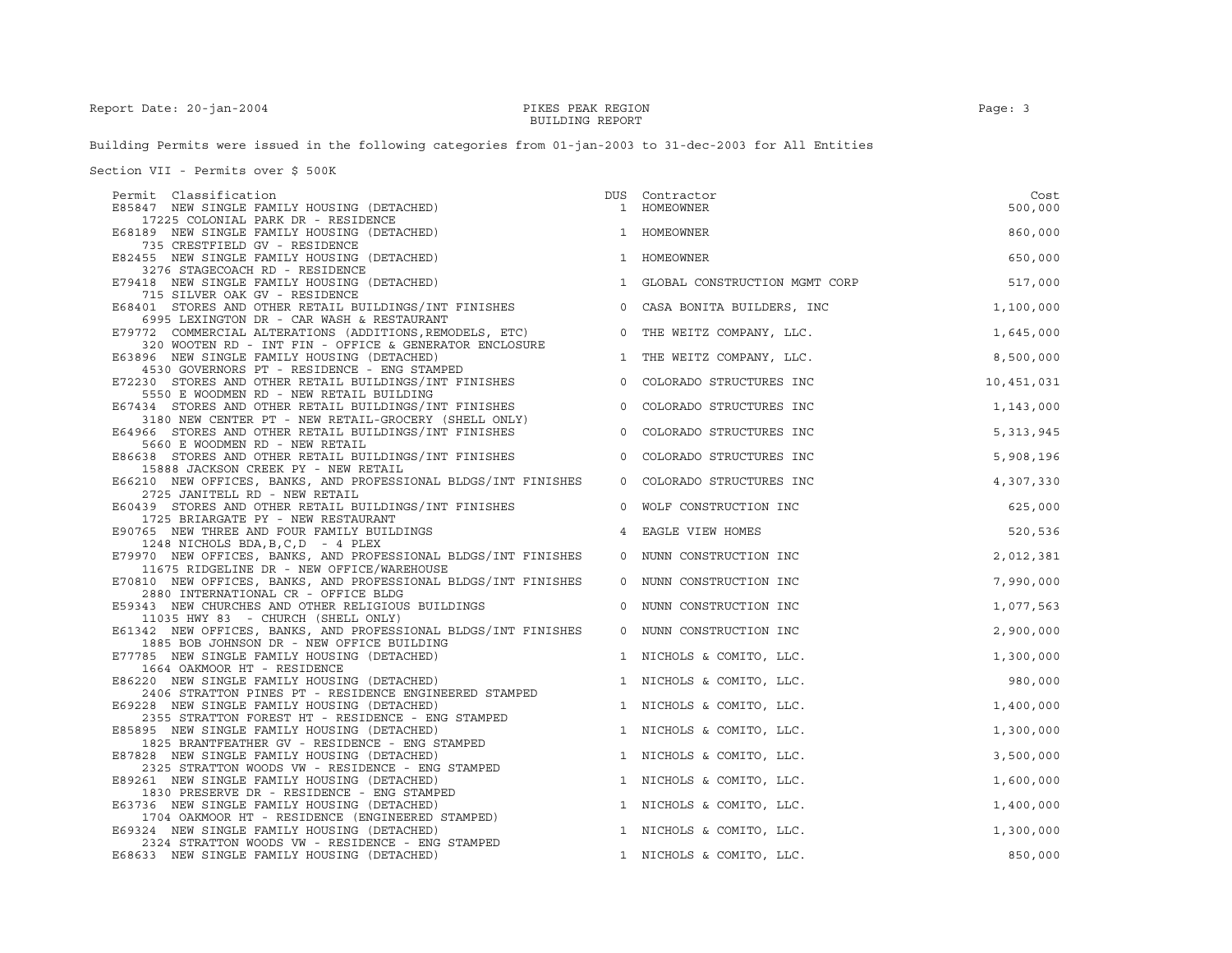| 1975 CANTWELL GV - RESIDENCE                                                                                                                                               |              |                                  |              |
|----------------------------------------------------------------------------------------------------------------------------------------------------------------------------|--------------|----------------------------------|--------------|
| E80153 NEW SINGLE FAMILY HOUSING (DETACHED)                                                                                                                                |              | 1 NICHOLS & COMITO, LLC.         | 1,400,000    |
| 3675 HILL CR - RESIDENCE<br>E62415 COMMERCIAL ALTERATIONS (ADDITIONS, REMODELS, ETC)                                                                                       | $\circ$      | FRED FLETEMEYER CO GEN CNTR IN   | 750,000      |
| 219 E BIJOU ST3RD FLOOR - INT REMODEL - OFFICE & CLASSROOMS<br>E87666 NEW SINGLE FAMILY HOUSING (DETACHED)                                                                 |              | 1 GILTNER HOMES, INC.            | 500,000      |
| 3941 MOUNTAIN DANCE DR - RESIDENCE                                                                                                                                         |              |                                  |              |
| E60652 NEW SCHOOLS AND OTHER EDUCATIONAL BUILDINGS<br>2041 CHUCKWAGON RD - DAYCARE/PRESCHOOL FACILITY                                                                      | $\mathsf{O}$ | BRYAN CONSTRUCTION, INC.         | 895,000      |
| E60655 NEW SCHOOLS AND OTHER EDUCATIONAL BUILDINGS<br>6353 STETSON HILLS BD - DAYCARE/PRESCHOOL FACILITY                                                                   | $\circ$      | BRYAN CONSTRUCTION, INC.         | 895,000      |
| E62437 STORES AND OTHER RETAIL BUILDINGS/INT FINISHES<br>12225 VOYAGER PY - SHELL RETAIL BLDG                                                                              | $\circ$      | BRYAN CONSTRUCTION, INC.         | 1,676,581    |
| E86635 COMMERCIAL ALTERATIONS (ADDITIONS, REMODELS, ETC)<br>1205 MOTOR CITY DR - 2 ADDITIONS TO SHOP - INT REMODEL SHOWROOM                                                | $\circ$      | BRYAN CONSTRUCTION, INC.         | 971,784      |
| E69256 NEW OFFICES, BANKS, AND PROFESSIONAL BLDGS/INT FINISHES<br>6940 VINCENT DR - NEW OFFICE BUILDING W/CAR WASH                                                         |              | 0 BRYAN CONSTRUCTION, INC.       | 502,600      |
| E80432 NEW OFFICES, BANKS, AND PROFESSIONAL BLDGS/INT FINISHES<br>6840 VINCENT DR - NEW CAR DEALERSHIP                                                                     | $\circ$      | BRYAN CONSTRUCTION, INC.         | 2,300,000    |
| E59247 COMMERCIAL ALTERATIONS (ADDITIONS, REMODELS, ETC)<br>6364 COUNCIL PT - FINISH APT BLDG (30 UNITS) SEE D64312                                                        | $\mathbf 0$  | SPEAR BUILDERS, INC.             | 662,296      |
| E59244 COMMERCIAL ALTERATIONS (ADDITIONS, REMODELS, ETC)                                                                                                                   | $\mathbf 0$  | SPEAR BUILDERS, INC.             | 551,042      |
| 6380 COUNCIL PT - FINISH APT BLDG (30 UNITS) SEE D64313<br>E59223 COMMERCIAL ALTERATIONS (ADDITIONS, REMODELS, ETC)                                                        | $\circ$      | SPEAR BUILDERS, INC.             | 734,019      |
| 6331 COUNCIL PT - FINISH APT BLDG (30 UNITS) SEE D64310<br>E59243 COMMERCIAL ALTERATIONS (ADDITIONS, REMODELS, ETC)                                                        | $\circ$      | SPEAR BUILDERS, INC.             | 539,623      |
| 6396 COUNCIL PT - FINISH APT BLDG (30 UNITS) SEE D64314<br>E59221 COMMERCIAL ALTERATIONS (ADDITIONS, REMODELS, ETC)                                                        | $\mathbf 0$  | SPEAR BUILDERS, INC.             | 734,049      |
| 6315 COUNCIL PT - FINISH APT BLDG (30 UNIT) SEE D64308<br>E59224 COMMERCIAL ALTERATIONS (ADDITIONS, REMODELS, ETC)                                                         |              | 0 SPEAR BUILDERS, INC.           | 576,675      |
| 6347 COUNCIL PT - FINISH APT BLDG (30 UNITS) SEE D64311<br>E84710 NEW PUBLIC SERVICES & UTILITIES BUILDINGS                                                                |              | 0 G E JOHNSON CONSTR CO, INC     | 1,450,000    |
| 1541 HANCOCK EY - NEW PUBLIC SERVICE BUILDING - METER & REPAIR SHOP                                                                                                        |              |                                  |              |
| E68589 STORES AND OTHER RETAIL BUILDINGS/INT FINISHES                                                                                                                      |              | 0 G E JOHNSON CONSTR CO, INC     | 2,447,612    |
| 2655 WAYNOKA PL - NEW RETAIL BUILDING<br>E67062 COMMERCIAL ALTERATIONS (ADDITIONS, REMODELS, ETC) 0 G E JOHNSON CONSTR CO, INC<br>2222 N NEVADA AV - LOADING DOCK ADDITION |              |                                  | 776,500      |
| E60377 NEW CHURCHES AND OTHER RELIGIOUS BUILDINGS                                                                                                                          |              | 0 G E JOHNSON CONSTR CO, INC     | 829,201      |
| 2222 N NEVADA AV - CHAPEL ADDITION TO HOSPITAL*CHG FROM 2215 N.CASCADE4-03                                                                                                 |              |                                  |              |
| E79739 NEW AMUSEMENT AND RECREATION BUILDINGS<br>305 AUSTIN BLUFFS PY - NEW RECREATION BUILDING                                                                            |              | 0 G E JOHNSON CONSTR CO, INC     | 1,865,500    |
| E85610 COMMERCIAL ALTERATIONS (ADDITIONS, REMODELS, ETC)<br>417 E KIOWA ST12TH FLOOR - 12TH FLR ADDN - SHELL ONLY (CONDO)                                                  |              | 0 G E JOHNSON CONSTR CO, INC     | 630,000      |
| E78851 NEW HOSPITALS AND OTHER INSTITUTIONS<br>2222 N NEVADA AV - ADDITION TO HOSPITAL (SHELL ONLY)                                                                        |              | 0 G E JOHNSON CONSTR CO, INC     | 23, 252, 300 |
| E82135 COMMERCIAL ALTERATIONS (ADDITIONS, REMODELS, ETC)<br>1025 N CASCADE AV - INT REMODEL - CLASSROOMS & OFFICES                                                         | $\mathbf 0$  | G E JOHNSON CONSTR CO, INC       | 1,400,000    |
| E66616 NEW PARKING GARAGES<br>2222 N NEVADA AV - ADDITION TO PARKING GARAGE                                                                                                | $\circ$      | G E JOHNSON CONSTR CO, INC       | 2,819,754    |
| E80700 COMMERCIAL ALTERATIONS (ADDITIONS, REMODELS, ETC)<br>1521 HANCOCK EY - ADDITION & INT REMODEL/ADMINISTRATION BLDG                                                   | $\circ$      | G E JOHNSON CONSTR CO, INC       | 1,675,000    |
| E84355 NEW OFFICES, BANKS, AND PROFESSIONAL BLDGS/INT FINISHES<br>121 S TEJON ST1200 - INTERIOR FINISH - OFFICE                                                            |              | 0 G E JOHNSON CONSTR CO, INC     | 800,000      |
| E77739 STORES AND OTHER RETAIL BUILDINGS/INT FINISHES                                                                                                                      | $\circ$      | ART C KLEIN CONSTRUCTION, INC.   | 500,000      |
| 1560 AUTO MALL LP - NEW RETAIL - AUTOMOTIVE SALES & SERVICE<br>E80525 STORES AND OTHER RETAIL BUILDINGS/INT FINISHES                                                       | $\circ$      | ART C KLEIN CONSTRUCTION, INC.   | 1,667,413    |
| 170 W MOTOR WY - AUTO DEALERSHIP<br>E86720 NEW OFFICES, BANKS, AND PROFESSIONAL BLDGS/INT FINISHES                                                                         |              | 0 ART C KLEIN CONSTRUCTION, INC. | 2,027,000    |
| 2960 N CIRCLE DR - MEDICAL OFFICE BLDG - FDTN ONLY<br>E80888 NEW SINGLE FAMILY HOUSING (DETACHED)                                                                          |              | 1 MURPHY CONSTRUCTORS OF C/S INC | 750,000      |
| 3550 HILL CR - RESIDENCE ENG STAMPED<br>E61112 NEW SINGLE FAMILY HOUSING (DETACHED)                                                                                        |              | 1 K T MURPHY CONSTRUCTION, INC.  | 2,100,000    |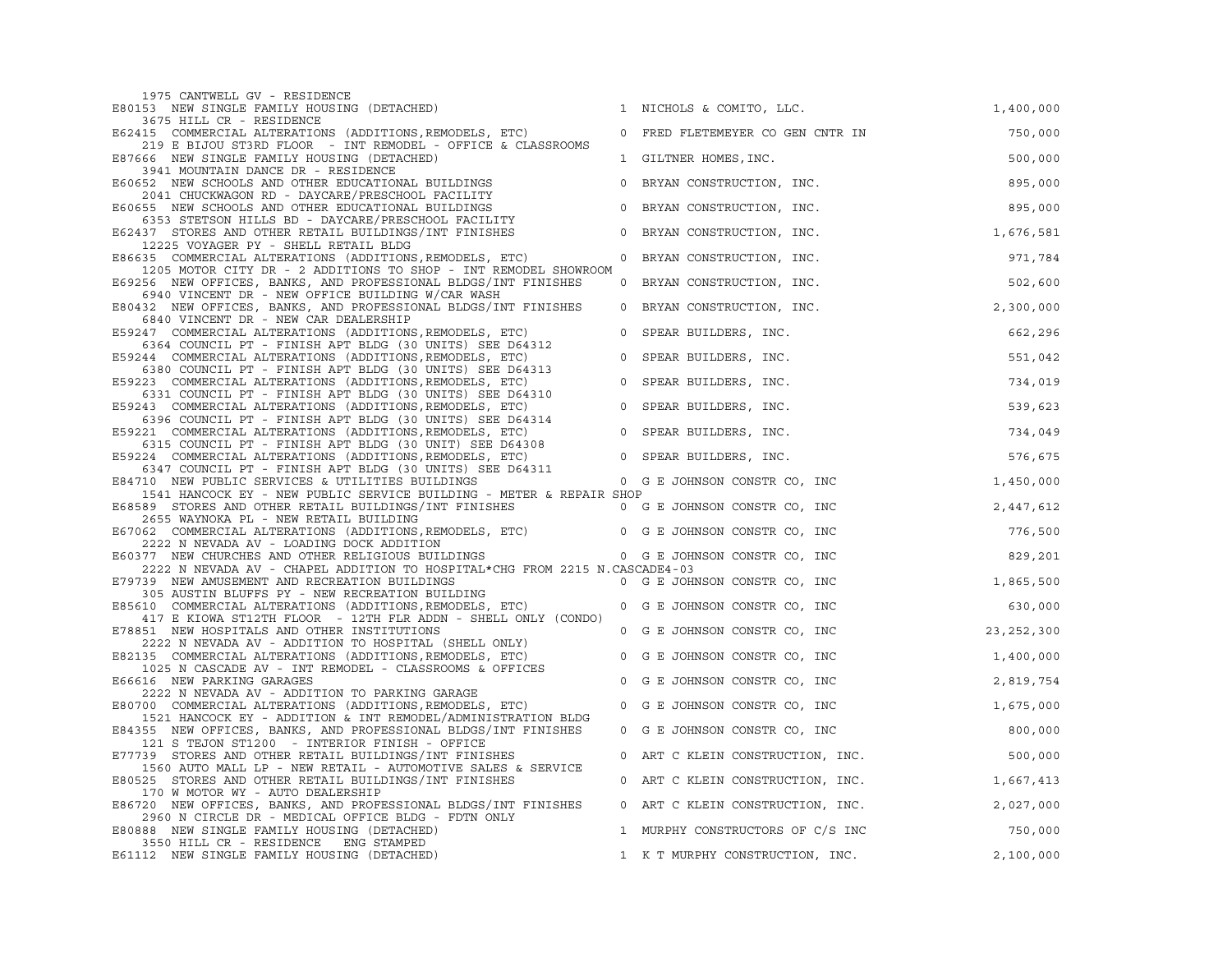| 17055 WINCHESTER RD - RESIDENCE                                                                                                                                                                                                               |                |                                  |             |  |
|-----------------------------------------------------------------------------------------------------------------------------------------------------------------------------------------------------------------------------------------------|----------------|----------------------------------|-------------|--|
| E70463 NEW SINGLE FAMILY HOUSING (DETACHED)                                                                                                                                                                                                   |                | 1 PATTERSON CUSTOM HOMES, INC.   | 550,000     |  |
| 265 HIDDEN VALLEY RD - RESIDENCE                                                                                                                                                                                                              |                |                                  |             |  |
| E64961 NEW SINGLE FAMILY HOUSING (DETACHED)                                                                                                                                                                                                   |                | 1 COPPER VALLEY BUILDERS, INC    | 545,000     |  |
| 7630 WINDING OAKS DR - RESIDENCE                                                                                                                                                                                                              |                |                                  |             |  |
| E82931 STORES AND OTHER RETAIL BUILDINGS/INT FINISHES 60 WURT EHRHARDT CONSTRUCTION INC                                                                                                                                                       |                |                                  | 570,000     |  |
| 13860 GLENEAGLE DR - NEW RETAIL - SHELL ONLY<br>E79670 STORES AND OTHER RETAIL BUILDINGS/INT FINISHES 0 R A S BUILDERS INC                                                                                                                    |                |                                  |             |  |
| 7055 AUSTIN BLUFFS PY - GROCERY STORE                                                                                                                                                                                                         |                |                                  | 2,582,450   |  |
|                                                                                                                                                                                                                                               |                |                                  | 662,337     |  |
| E87920 STORES AND OTHER RETAIL BUILDINGS/INT FINISHES $\frac{3260}{3260}$ CONSTRUCTION INC<br>3260 CENTENNIAL BD - NEW SHELL BUILDING - RETAIL                                                                                                |                |                                  |             |  |
| E89005 NEW OFFICES, BANKS, AND PROFESSIONAL BLDGS/INT FINISHES                                                                                                                                                                                |                | 0 SAUNDERS CONSTRUCTION INC      | 3,971,319   |  |
| 3250 CENTENNIAL BD - NEW RETAIL BLDG                                                                                                                                                                                                          |                |                                  |             |  |
| E63335 COMMERCIAL ALTERATIONS (ADDITIONS, REMODELS, ETC)                                                                                                                                                                                      |                | 0 SAUNDERS CONSTRUCTION INC      | 1,741,447   |  |
| 2910 S ACADEMY BD - INT REMODEL - RETAIL (GROCERY)                                                                                                                                                                                            |                |                                  |             |  |
| E88077 NEW OFFICES, BANKS, AND PROFESSIONAL BLDGS/INT FINISHES                                                                                                                                                                                |                | 0 C D DEVELOPMENT                | 2,911,046   |  |
| 444 E PIKES PEAK AV - NEW OFFICE BUILDING - FDN ONLY                                                                                                                                                                                          |                |                                  |             |  |
| E87446 NEW SINGLE FAMILY HOUSING (DETACHED)                                                                                                                                                                                                   |                | 1 CLANCY BUILDING & DESIGN, LLC. | 500,000     |  |
| 7213 FORESTGATE DR - RESIDENCE<br>7213 PURBSIUMIE DR - RESIDENTIAL<br>E61285 REMODEL RESIDENTIAL TO NONRESIDENTIAL                                                                                                                            |                |                                  |             |  |
| 2212 W COLORADO AV - CONVERT RES TO COMMERCIAL - RETAIL                                                                                                                                                                                       |                | 0 PROPERTY RENOVATION SPECIALIST | 500,000     |  |
| E66828 NEW SINGLE FAMILY HOUSING (DETACHED)                                                                                                                                                                                                   |                | 1 BRANAN CONSTRUCTION            | 900,000     |  |
|                                                                                                                                                                                                                                               |                |                                  |             |  |
| 5040 STONEHILL RD - RESIDENCE ENG STAMPED<br>E90819 NEW SINGLE FAMILY HOUSING (DETACHED)<br>17830 QUEENSMERE DR - RESIDENCE ENG. STAMPED                                                                                                      |                | 1 MELSSEN CONSTRUCTION           | 750,000     |  |
|                                                                                                                                                                                                                                               |                |                                  |             |  |
| E81693 NEW SINGLE FAMILY HOUSING (DETACHED)                                                                                                                                                                                                   |                | 1 MELSSEN CONSTRUCTION           | 550,000     |  |
|                                                                                                                                                                                                                                               |                |                                  |             |  |
|                                                                                                                                                                                                                                               |                | 1 TRENDS WEST INC                | 720,000     |  |
|                                                                                                                                                                                                                                               |                |                                  |             |  |
| E81693 NEW SINGLE FAMILY HOUSING (DETACHED)<br>7650 DANTE WY - RESIDENCE ENG STAMPED<br>E71388 NEW SINGLE FAMILY HOUSING (DETACHED)<br>1560 NORTH GATE RD - RESIDENCE ENG STAMPED<br>E7479 NEW SINGLE FAMILY HOUSING (DETACHED)<br>E73365 NEW |                | 1 ST CROIX BUILDERS INC          | 1,100,000   |  |
|                                                                                                                                                                                                                                               |                | 1 ST CROIX BUILDERS INC          | 1,200,000   |  |
| 2754 STRATTON FOREST HT - RESIDENCE                                                                                                                                                                                                           |                |                                  |             |  |
| E67473 NEW OFFICES, BANKS, AND PROFESSIONAL BLDGS/INT FINISHES                                                                                                                                                                                |                | 0 THE COPESTONE CO               | 736,610     |  |
|                                                                                                                                                                                                                                               |                |                                  |             |  |
| 3030 NEW CENTER PT - NEW RETAIL (SHELL ONLY)<br>E63210 STORES AND OTHER RETAIL BUILDINGS/INT FINISHES                                                                                                                                         | $\overline{0}$ | THE COPESTONE CO                 | 2,946,821   |  |
| 6030 STETSON HILLS BD - NEW RETAIL - GROCERY STORE                                                                                                                                                                                            |                |                                  |             |  |
| E67408 STORES AND OTHER RETAIL BUILDINGS/INT FINISHES<br>3030 NEW CENTER PT - INTERIOR FINISH - RETAIL                                                                                                                                        |                | 0 THE COPESTONE CO               | 830,570     |  |
| E73260 STORES AND OTHER RETAIL BUILDINGS/INT FINISHES 0 THE COPESTONE CO                                                                                                                                                                      |                |                                  |             |  |
|                                                                                                                                                                                                                                               |                |                                  | 500,000     |  |
| 7165 N ACADEMY BD - NEW RETAIL                                                                                                                                                                                                                |                |                                  | 510,410     |  |
| E88915 STORES AND OTHER RETAIL BUILDINGS/INT FINISHES 0 THE COPESTONE CO<br>1075 FORD ST - NEW RETAIL/WAREHOUSE                                                                                                                               |                |                                  |             |  |
| E86885 STORES AND OTHER RETAIL BUILDINGS/INT FINISHES                                                                                                                                                                                         |                | 0 THE COPESTONE CO               | 513,540     |  |
| 5990 STETSON HILLS BD - NEW RETAIL BUILDING - SHELL ONLY                                                                                                                                                                                      |                |                                  |             |  |
| E81361 STORES AND OTHER RETAIL BUILDINGS/INT FINISHES                                                                                                                                                                                         | $\overline{0}$ | THE COPESTONE CO                 | 1,197,000   |  |
| 6010 N CAREFREE CR - NEW SHELL BUILDING - RETAIL                                                                                                                                                                                              |                |                                  |             |  |
| E86215 NEW OFFICES, BANKS, AND PROFESSIONAL BLDGS/INT FINISHES                                                                                                                                                                                | $\overline{0}$ | THE COPESTONE CO                 | 509,800     |  |
| 1650 SPACE CENTER DR - NEW BANK BUILDING                                                                                                                                                                                                      |                |                                  |             |  |
| E71056 COMMERCIAL ALTERATIONS (ADDITIONS, REMODELS, ETC)                                                                                                                                                                                      |                | 0 PINKARD CONSTRUCTION COMPANY   | 600,000     |  |
| 1029 N NEVADA AV - INT REMODEL - DORMITORY CHG ADD 1129 6-12-03)<br>E70383 COMMERCIAL ALTERATIONS (ADDITIONS, REMODELS, ETC) 0 PINKARD CONSTRUCTION COMPANY                                                                                   |                |                                  | 600,000     |  |
| 1001 N NEVADA AV - INT REMODEL - DORMITORY (CHG FROM 1101 6-10-03)                                                                                                                                                                            |                |                                  |             |  |
| E66302 NEW OFFICES, BANKS, AND PROFESSIONAL BLDGS/INT FINISHES                                                                                                                                                                                |                | 0 PINKARD CONSTRUCTION COMPANY   | 1,550,000   |  |
| 2350 AIRPORT RD - OFFICE BLDG                                                                                                                                                                                                                 |                |                                  |             |  |
| E85391 NEW OFFICES, BANKS, AND PROFESSIONAL BLDGS/INT FINISHES                                                                                                                                                                                |                | 0 PINKARD CONSTRUCTION COMPANY   | 1,614,563   |  |
| 7790 DURANT DR - NEW OFFICE-WAREHOUSE                                                                                                                                                                                                         |                |                                  |             |  |
| E84623 NEW OFFICES, BANKS, AND PROFESSIONAL BLDGS/INT FINISHES                                                                                                                                                                                |                | 0 PINKARD CONSTRUCTION COMPANY   | 1, 115, 000 |  |
| 9950 FEDERAL DR100 - INTERIOR FINISH - OFFICE                                                                                                                                                                                                 |                |                                  |             |  |
| E70456 STORES AND OTHER RETAIL BUILDINGS/INT FINISHES<br>9439 BANDLEY DR - NEW RETAIL - RV SALES & SERVICE                                                                                                                                    |                | 0 HAMMERS CONSTRUCTION, INC      | 587,880     |  |
| E82715 STORES AND OTHER RETAIL BUILDINGS/INT FINISHES                                                                                                                                                                                         |                | 0 HAMMERS CONSTRUCTION, INC      | 606,694     |  |
|                                                                                                                                                                                                                                               |                |                                  |             |  |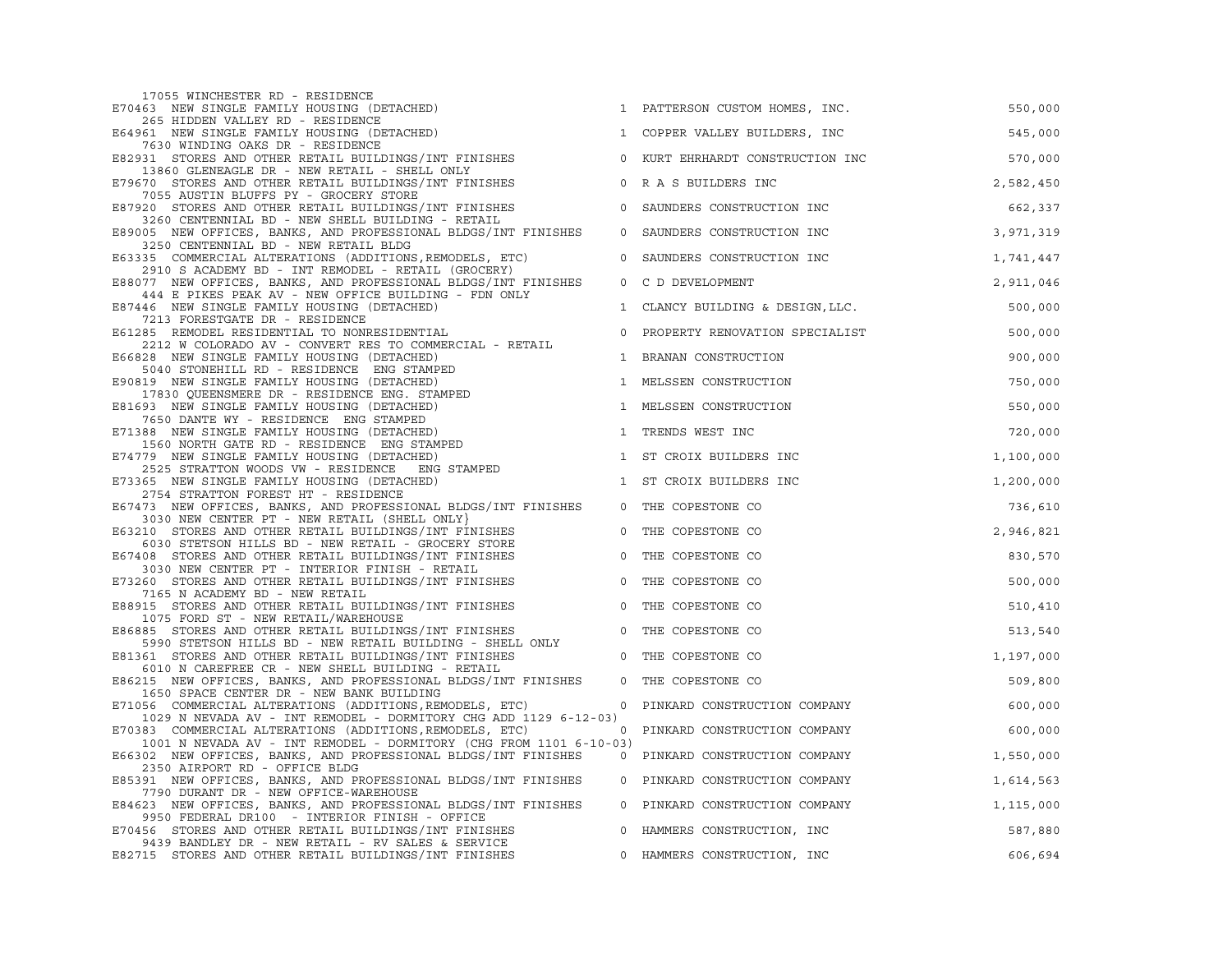| 5984 STETSON HILLS BD - NEW RETAIL BUILDING - LIQUOR STORE<br>E79988 STORES AND OTHER RETAIL BUILDINGS/INT FINISHES                              |                | 0 HAMMERS CONSTRUCTION, INC       | 829,505   |
|--------------------------------------------------------------------------------------------------------------------------------------------------|----------------|-----------------------------------|-----------|
| 6725 CAMDEN BD - NEW RETAIL (USE TAX EXEMPT PER FTN)<br>E79869 STORES AND OTHER RETAIL BUILDINGS/INT FINISHES                                    |                | 0 HAMMERS CONSTRUCTION, INC       | 1,189,100 |
| 7376 MCLAUGHLIN RD - NEW RETAIL BUILDING - SHELL ONLY<br>E89925 NEW OFFICES, BANKS, AND PROFESSIONAL BLDGS/INT FINISHES                          |                | 0 HAMMERS CONSTRUCTION, INC       | 525,522   |
| 2028 AEROTECH DR - OFFICE/WAREHOUSE<br>E69964 NEW OFFICES, BANKS, AND PROFESSIONAL BLDGS/INT FINISHES                                            |                | 0 HAMMERS CONSTRUCTION, INC       | 563,685   |
| 3472 RESEARCH PY - NEW SHELL BUILDING - RETAIL<br>E89735 NEW SINGLE FAMILY HOUSING (DETACHED)                                                    |                | 1 EQUITY MANAGEMENT ASSOC INC     | 575,000   |
| 3980 CANOPY CT - RESIDENCE<br>E62543 NEW SINGLE FAMILY HOUSING (DETACHED)                                                                        |                | 1 EQUITY MANAGEMENT ASSOC INC     | 540,000   |
| 10980 HUNTSMAN RD - RESIDENCE (ENG STAMPED)<br>546 STORES AND OTHER DETAILS TO STAMPED)<br>E73546 STORES AND OTHER RETAIL BUILDINGS/INT FINISHES | $\circ$        | PEAK PROFESSIONAL CONTRS INC      | 697,227   |
| 1812 SOUTHGATE RD - SHELL/RETAIL BUILDING<br>E87873 STORES AND OTHER RETAIL BUILDINGS/INT FINISHES                                               | $\circ$        | PEAK PROFESSIONAL CONTRS INC      | 574,000   |
| 1902 SOUTHGATE RD - NEW RETAIL - SHELL ONLY<br>E80044 NEW OFFICES, BANKS, AND PROFESSIONAL BLDGS/INT FINISHES                                    |                | 0 PEAK PROFESSIONAL CONTRS INC    | 510,551   |
| 7140 N ACADEMY BD - SHELL OFFICE BUILDING - SHELL ONLY<br>E79217 NEW SINGLE FAMILY HOUSING (DETACHED)                                            |                | 1 C R SHEA & CO                   | 750,000   |
| 3910 STAR RISE PT - RESIDENCE - ENG STAMPED<br>E85142 NEW SINGLE FAMILY HOUSING (DETACHED)                                                       |                | 1 C R SHEA & CO                   | 900,000   |
| 3665 CAMELS VW - RESIDENCE ENG STAMPED<br>E64931 NEW SINGLE FAMILY HOUSING (DETACHED)                                                            | $\mathbf{1}$   | OAKNOLL BUILDERS INC              | 650,000   |
| 622 VISTA GRANDE DR - RESIDENCE<br>E70578 STORES AND OTHER RETAIL BUILDINGS/INT FINISHES                                                         | $\overline{0}$ | CHRISTOFFERSON COMM BLDRS INC     | 818,000   |
| 3015 NEW CENTER PT - RESTAURANT<br>E82982 NEW OFFICES, BANKS, AND PROFESSIONAL BLDGS/INT FINISHES                                                |                | 0 CHRISTOFFERSON COMM BLDRS INC   | 557,000   |
| 581 HWY 105 - SHELL BANK BLDG<br>E89498 NEW PUBLIC SERVICES & UTILITIES BUILDINGS                                                                | $\circ$        | M A MORTENSON COMPANY             | 1,061,252 |
| 750 EL POMAR RD - NEW FIRESTATION & STORAGE BUILDING<br>E67291 NEW SINGLE FAMILY HOUSING (DETACHED)                                              |                | 1 ADGC, INC.                      | 725,000   |
| 705 CRESTFIELD GV - RESIDENCE - ENG STAMPED<br>E61456 NEW CONDOMINIUMS                                                                           |                | 4 HARMONY HOMES, INC              | 773,595   |
| 1479 MADISON RIDGE HT - NEW CONDO BUILDING 4 UNITS<br>E76219 NEW CONDOMINIUMS                                                                    | 6              | HARMONY HOMES, INC                | 1,027,779 |
| 2249 STEPPING STONES WY - NEW CONDO 6 UNIT BLDG<br>E71664 NEW CONDOMINIUMS                                                                       | 8              | HARMONY HOMES, INC                | 780,351   |
| 214 SHADY OAK GV - 8 UNIT CONDO<br>E87825 NEW CONDOMINIUMS                                                                                       |                | 8 HARMONY HOMES, INC              | 820,320   |
| 151 ELLERS GV - 8 UNIT CONO {MODEL 530}<br>E61458 NEW CONDOMINIUMS                                                                               |                | 4 HARMONY HOMES, INC              | 860,803   |
| 1495 MADISON RIDGE HT - NEW CONDO BUILDING 6 UNIT<br>E60254 NEW OFFICES, BANKS, AND PROFESSIONAL BLDGS/INT FINISHES 0 THE NEENAN COMPANY, LLP.   |                |                                   | 510,422   |
| 8890 N UNION BD100 & 120 - INTERIOR FINISH - OFFICE (MEDICAL) STE CHG FROM 200<br>E64021 NEW SINGLE FAMILY HOUSING (DETACHED)                    |                | 1 GENESIS HOMES                   | 600,000   |
| 16052 WAVING BRANCH WY - RESIDENCE {ENG STAMP}<br>E58954 NEW SINGLE FAMILY HOUSING (DETACHED)                                                    |                | 1 ARI HOMES                       | 525,000   |
| 16460 LINDBERGH RD - RESIDENCE - ENG STAMPED<br>E66215 NEW SINGLE FAMILY HOUSING (DETACHED)                                                      |                | 1 BLUE SKY CONSTRUCTION           | 1,370,000 |
| 12770 OAK CLIFF WY - RESIDENCE - ENG STAMPED<br>E63748 NEW SINGLE FAMILY HOUSING (DETACHED)                                                      |                | 1 PINECREST CONSTRUCTION CO       | 650,000   |
| 4691 SECLUDED CREEK CT - RESIDENCE ENG STAMPED<br>E78374 NEW SINGLE FAMILY HOUSING (DETACHED)                                                    |                | 1 OAKSBURY HOMES                  | 550,000   |
| 1095 DOLAN DR - RESIDENCE ENG STAMPED<br>E70324 STORES AND OTHER RETAIL BUILDINGS/INT FINISHES                                                   | $\circ$        | FRONT RANGE STEEL BUILDERS        | 541,480   |
| 2865 NEW CENTER PT - CAR WASH<br>E62052 NEW SINGLE FAMILY HOUSING (DETACHED)                                                                     |                | 1 ALLURE HOMES LTD                | 730,000   |
| 15925 WINDING TRAIL RD - RESIDENCE<br>E79530 STORES AND OTHER RETAIL BUILDINGS/INT FINISHES                                                      |                | 0 SAHARA INC                      | 681,932   |
| 5595 N ACADEMY BD - ADDITION TO EXISTING CAR DEALERSHIP<br>E68460 NEW SINGLE FAMILY HOUSING (DETACHED)                                           |                | 1 TKO DESIGN & CONST, LTD LIAB CO | 721,000   |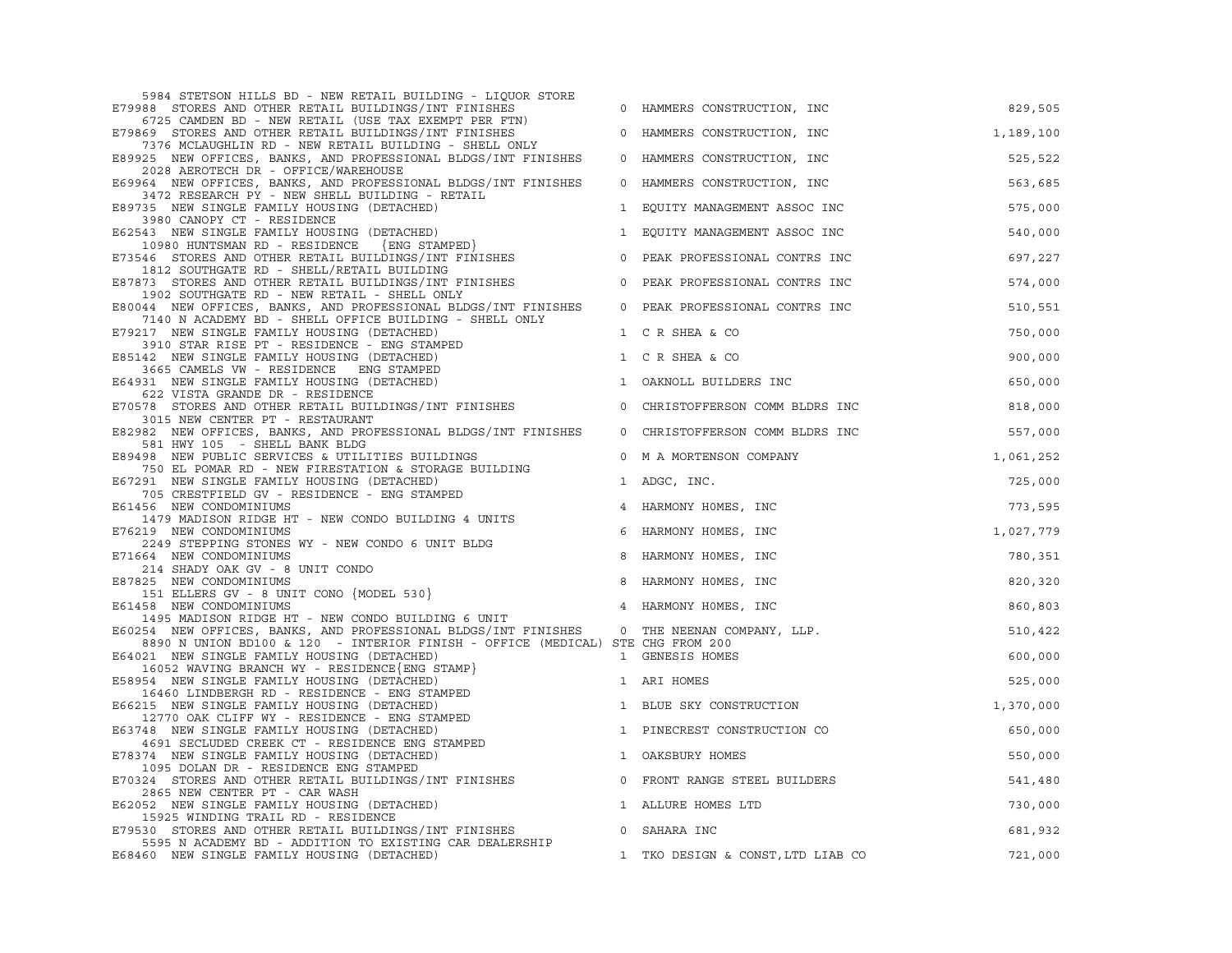| 17820 QUEENSMERE DR - RESIDENCE<br>E75961 NEW SINGLE FAMILY HOUSING (DETACHED)                                                         |    | 1 CENTRAL COLORADO BLDRS INC     | 760,000   |
|----------------------------------------------------------------------------------------------------------------------------------------|----|----------------------------------|-----------|
| 844 LONG TIMBER LN - RESIDENCE ENGINEER STAMPED<br>E70907 NEW SINGLE FAMILY HOUSING (DETACHED)                                         |    | 1 GOETZMANN CUSTOM HOMES INC     | 550,000   |
| 1275 MERRINGTON CT - RESIDENCE-ENG STAMP<br>E78345 NEW SINGLE FAMILY HOUSING (DETACHED)                                                |    | 1 SCOTT BUILDING, INC            | 590,000   |
| 15971 WAVING BRANCH WY - RESIDENCE - ENG STAMPED<br>E86219 NONRESIDENTIAL BUILDINGS (STORAGE SHEDS, ETC)                               |    | 0 ELDER CONSTRUCTION, INC        | 566,720   |
| 5720 DRENNAN RD - COMMERCIAL VEHICLE STORAGE BUILDING<br>E70367 NEW CHURCHES AND OTHER RELIGIOUS BUILDINGS                             |    | 0 ELDER CONSTRUCTION, INC        | 517,500   |
| 6750 N UNION BD - NEW CHURCH<br>E87211 NEW OFFICES, BANKS, AND PROFESSIONAL BLDGS/INT FINISHES                                         |    | 0 CREEKSTONE DEVELOPMENT, INC.   | 782,000   |
| 6775 RANGEWOOD DR - NEW OFFICE BUILDING<br>E61244 NEW SINGLE FAMILY HOUSING (DETACHED)                                                 |    | 1 LEN ANDERSON CONSTRUCTION, INC | 837,000   |
| 11810 GOODSON RD - RESIDENCE ENG STAMPED<br>E59735 STORES AND OTHER RETAIL BUILDINGS/INT FINISHES                                      |    | 0 RYAN COMPANIES US, INC.        | 1,355,778 |
| 1805 BRIARGATE PY - NEW RESTAURANT<br>E88146 NEW TOWN HOUSES (ATTACHED)                                                                |    | 1 HIGH POINT CUSTOM HOMES        | 500,000   |
| 4005 RESERVE PT - TOWNHOME MODEL A3 $\{ADDRESS$ WAS 4050 $\}$<br>E69325 NEW SINGLE FAMILY HOUSING (DETACHED)                           |    | 1 HIGH POINT CUSTOM HOMES        | 1,400,000 |
| 3724 CAMELROCK VW - RESIDENCE - ENG STAMPED<br>E60112 NEW SINGLE FAMILY HOUSING (DETACHED)                                             |    | 1 PALACE HOMES, INC.             | 500,000   |
| 20136 SEDGEMERE RD - RESIDENCE - ENG STAMPED<br>23 NEW SINGLE FAMILY HOUSING (DETACHED)<br>E68323 NEW SINGLE FAMILY HOUSING (DETACHED) |    | 1 PALACE HOMES, INC.             | 580,000   |
| 585 VISTA GRANDE DR - RESIDENCE<br>E68500 COMMERCIAL ALTERATIONS (ADDITIONS, REMODELS, ETC)                                            |    | 0 PIONEER GENERAL CONTRACTORS    | 584,863   |
| 455 E CHEYENNE MOUNTAIN BD - INT REMODEL - RETAIL<br>E86413 NEW SINGLE FAMILY HOUSING (DETACHED)                                       |    | 1 GREGOIRE HOMES                 | 1,300,000 |
| 3255 EL POMAR RD - RESIDENCE<br>E91746 NEW SINGLE FAMILY HOUSING (DETACHED)                                                            |    | 1 GREGOIRE HOMES                 | 1,200,000 |
| 5030 BROADLAKE VW - RESIDENCE ENG STAMPED<br>E73199 NEW SINGLE FAMILY HOUSING (DETACHED)                                               |    | 1 HOAGIE HOMES, INC.             | 700,000   |
| 692 SILVER OAK GV - RESIDENCE ENGINEERED STAMPED<br>E89071 NEW SINGLE FAMILY HOUSING (DETACHED)                                        |    | 1 HOAGIE HOMES, INC.             | 1,100,000 |
| 2835 AQUILA CT - RESIDENCE - ENG STAMPED<br>E76711 NEW TOWN HOUSES (ATTACHED)                                                          |    | 1 HEATH HOMES, INC.              | 1,000,000 |
| 2743 THRUSH GV - TOWNHOME MODEL C<br>E82735 NEW CONDOMINIUMS                                                                           |    | 15 JACK BEEDLE CONTRACTING       | 1,252,051 |
| 2094 LEGACY RIDGE VW - 15 UNIT CONDO - MODEL B<br>E64923 NEW FIVE OR MORE FAMILY BUILDINGS                                             | 15 | COLORADO FIRST CONSTRUCTION      | 929,992   |
| 6895 RED DEER PT - NEW APARTMENT - 15 UNITS - TYPE A<br>E64918 NEW FIVE OR MORE FAMILY BUILDINGS                                       |    | 15 COLORADO FIRST CONSTRUCTION   | 973,131   |
| 6865 RED DEER PT - NEW APARTMENT - 15 UNITS - TYPE B<br>E64919 NEW FIVE OR MORE FAMILY BUILDINGS                                       | 15 | COLORADO FIRST CONSTRUCTION      | 988,160   |
| 6855 RED DEER PT - NEW APARTMENT - 15 UNITS - TYPE C<br>E64922 NEW FIVE OR MORE FAMILY BUILDINGS                                       | 15 | COLORADO FIRST CONSTRUCTION      | 973,131   |
| 6885 RED DEER PT - NEW APARTMENT - 15 UNITS - TYPE B<br>E64916 NEW FIVE OR MORE FAMILY BUILDINGS                                       |    | 15 COLORADO FIRST CONSTRUCTION   | 929,992   |
| 6875 RED DEER PT - NEW APARTMENT - 15 UNITS - TYPE A<br>E65163 NEW SINGLE FAMILY HOUSING (DETACHED)<br>5975 GLADSTONE ST - RESIDENCE   |    | 1 SYMPHONY HOMES, INC.           | 525,000   |
| E83698 NEW SINGLE FAMILY HOUSING (DETACHED)<br>4581 MOUNTAIN DANCE DR - RESIDENCE - ENG STAMPED                                        |    | 1 SYMPHONY HOMES, INC.           | 670,000   |
| E66929 NEW SINGLE FAMILY HOUSING (DETACHED)<br>1915 DENNISON CT - RESIDENCE (ENGINEERED STAMPED)                                       |    | 1 SYMPHONY HOMES, INC.           | 550,000   |
| E86984 NEW PUBLIC SERVICES & UTILITIES BUILDINGS<br>4110 TUTT BD - NEW POLICE SUBSTATION                                               |    | 0 KEY CONSTRUCTION, INC.         | 2,811,853 |
| E89312 NEW PUBLIC SERVICES & UTILITIES BUILDINGS<br>155 AERATION VW - WATER RECLAMATION FACILITY/CONTROL BLDG                          |    | 0 WESTERN SUMMIT CONSTRUCTOR, IN | 1,252,700 |
| E89313 NEW PUBLIC SERVICES & UTILITIES BUILDINGS<br>165 AERATION VW - WATER RECLAMATION FACILITY/ BLOWER BUILDING                      |    | 0 WESTERN SUMMIT CONSTRUCTOR, IN | 2,752,672 |
| E89307 NEW PUBLIC SERVICES & UTILITIES BUILDINGS                                                                                       |    | 0 WESTERN SUMMIT CONSTRUCTOR, IN | 2,752,672 |

| GOETZMANN CUSTOM HOMES INC        | 550,000   |
|-----------------------------------|-----------|
| SCOTT BUILDING, INC               | 590,000   |
| ELDER CONSTRUCTION, INC           | 566,720   |
| ELDER CONSTRUCTION, INC           | 517,500   |
| CREEKSTONE DEVELOPMENT, INC.      | 782,000   |
| LEN ANDERSON CONSTRUCTION, INC    | 837,000   |
| RYAN COMPANIES US, INC.           | 1,355,778 |
| HIGH POINT CUSTOM HOMES           | 500,000   |
| HIGH POINT CUSTOM HOMES           | 1,400,000 |
| PALACE HOMES, INC.                | 500,000   |
| PALACE HOMES, INC.                | 580,000   |
| PIONEER GENERAL CONTRACTORS       | 584,863   |
| GREGOIRE HOMES                    | 1,300,000 |
| GREGOIRE HOMES                    | 1,200,000 |
| HOAGIE HOMES, INC.                | 700,000   |
| HOAGIE HOMES, INC.                | 1,100,000 |
| HEATH HOMES, INC.                 | 1,000,000 |
| JACK BEEDLE CONTRACTING           | 1,252,051 |
| COLORADO FIRST CONSTRUCTION       | 929,992   |
| COLORADO FIRST CONSTRUCTION       | 973,131   |
| COLORADO FIRST CONSTRUCTION       | 988,160   |
| COLORADO FIRST CONSTRUCTION       | 973,131   |
| COLORADO FIRST CONSTRUCTION       | 929,992   |
| SYMPHONY HOMES, INC.              | 525,000   |
| SYMPHONY HOMES, INC.              | 670,000   |
| SYMPHONY HOMES, INC.              | 550,000   |
| KEY CONSTRUCTION, INC.            | 2,811,853 |
| WESTERN SUMMIT CONSTRUCTOR, IN    | 1,252,700 |
| WESTERN SUMMIT CONSTRUCTOR,<br>ΙN | 2,752,672 |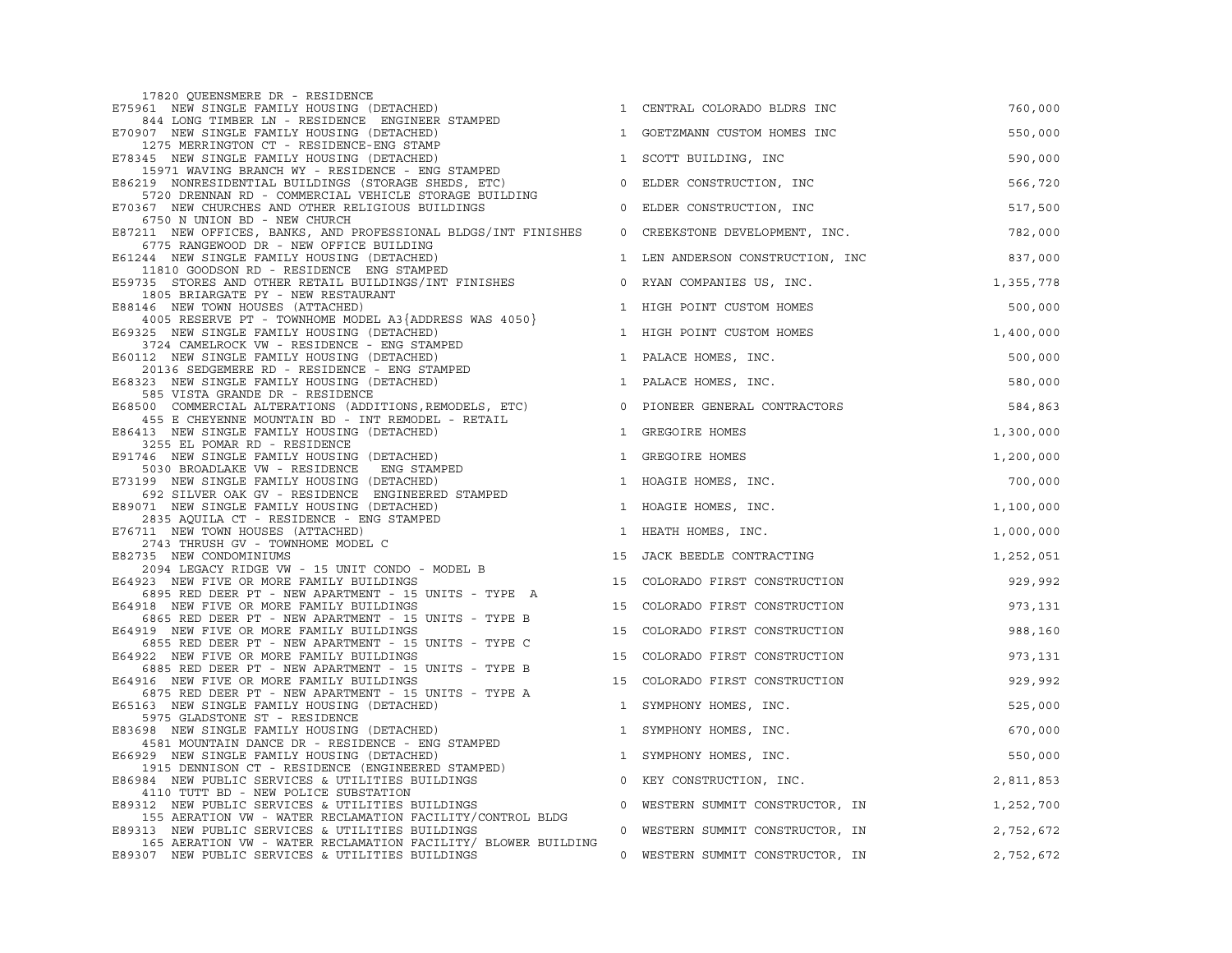| 135 AERATION VW - ODOR CONTROL FACILITY & STORAGE TANKS                                                                                                                      |                |                                          |           |
|------------------------------------------------------------------------------------------------------------------------------------------------------------------------------|----------------|------------------------------------------|-----------|
| E84936 NEW PUBLIC SERVICES & UTILITIES BUILDINGS                                                                                                                             |                | 0 WESTERN SUMMIT CONSTRUCTOR, IN         | 815,971   |
| 154 AERATION VW - WATER RECLAMATION FACILITY PUMP STATION/ATT RETAIN WALL<br>E86713 NEW PUBLIC SERVICES & UTILITIES BUILDINGS                                                |                | 0 WESTERN SUMMIT CONSTRUCTOR, IN         | 1,887,441 |
| 145 AERATION VW - WATER RECLAMATION BUILDING/ RAS PUMP STATION                                                                                                               |                |                                          |           |
| E86717 NEW PUBLIC SERVICES & UTILITIES BUILDINGS                                                                                                                             |                | 0 WESTERN SUMMIT CONSTRUCTOR, IN         | 1,154,581 |
| 195 AERATION VW - HEADWORKS BLDG (SCREENING & GRIT REMOVAL)<br>E77322 NEW SINGLE FAMILY HOUSING (DETACHED)                                                                   |                | 1 RIVERWOOD HOMES OF COLORADO            | 950,000   |
| 5150 RED ROCK RANCH DR - RESIDENCE LOG HOME (ENGINEERED STAMPED)                                                                                                             |                |                                          |           |
| E61146 COMMERCIAL ALTERATIONS (ADDITIONS, REMODELS, ETC)                                                                                                                     |                | 0 WELLS & WEST, INC.                     | 809,482   |
| 404 W FONTANERO ST - ADDITION & REMODEL TO OFFICES                                                                                                                           |                | 0 COLORADO COMMERCIAL BLDRS.             |           |
| E73186 NEW AMUSEMENT AND RECREATION BUILDINGS<br>10460 W HWY 24 - CLASSROOM & GYM                                                                                            |                |                                          | 2,023,399 |
| E87477 NEW OFFICES, BANKS, AND PROFESSIONAL BLDGS/INT FINISHES                                                                                                               |                | 0 COLORADO COMMERCIAL BLDRS.             | 749,540   |
| 5515 POWERS CENTER PT - NEW RETAIL - SHELL ONLY<br>E76465 COMMERCIAL ALTERATIONS (ADDITIONS, REMODELS, ETC) 0 J. E. DUNN CONSTRUCTION CO.                                    |                |                                          |           |
| 2420 E PIKES PEAK AV - INT REMODEL-CONVERT RETAIL TO OFFICE (CHG OF USE)                                                                                                     |                |                                          | 839,900   |
| E65858 COMMERCIAL ALTERATIONS (ADDITIONS, REMODELS, ETC)                                                                                                                     |                | 0 J. E. DUNN CONSTRUCTION CO.            | 656,796   |
| 2749 E LAS VEGAS ST - ADDITION TO JAIL/EVIDENCE ROOM PHASE 1                                                                                                                 |                |                                          |           |
| E80381 COMMERCIAL ALTERATIONS (ADDITIONS, REMODELS, ETC)<br>2739 E LAS VEGAS ST - INT REMODEL & ADDITION TO JAIL                                                             |                | 0 J. E. DUNN CONSTRUCTION CO. 18,362,352 |           |
| E68607 NEW SINGLE FAMILY HOUSING (DETACHED)                                                                                                                                  |                | 1 LAURIA BLDRS. & LAND, LLC.             | 540,000   |
| 19975 ROAMING DR - RESIDENCE - ENG STAMPED                                                                                                                                   |                |                                          |           |
| E68894 NEW INDUSTRIAL BUILDINGS (MANUFACTURING ETC) 0 JIM RHEIN CONSTRUCTION, INC.<br>2809 NATIONAL PL - NEW MANUFACTURING BLDG                                              |                |                                          | 550,000   |
| E72213 COMMERCIAL ALTERATIONS (ADDITIONS, REMODELS, ETC) 0 W. E. O'NEIL CONST. CO. OF COL                                                                                    |                |                                          | 952,700   |
| 3515 N CAREFREE CR - EXTERIOR REMODEL - COVERED WALKWAY & TOWERS                                                                                                             |                |                                          |           |
| E76168 NONRESIDENTIAL BUILDINGS (STORAGE SHEDS, ETC) 0 CH2M HILL CONSTRUCTORS, INC. 1,447,045<br>921 E LAS VEGAS ST - FDTN ONLY/WASTE WTR TMNT BLDG{SS/FIN 9-24-03}          |                |                                          |           |
| E66928 STORES AND OTHER RETAIL BUILDINGS/INT FINISHES $\sim$ 0 J. C. FELDMAN CONSTRUCTION                                                                                    |                |                                          | 586,642   |
| 3005 NEW CENTER PT - NEW RESTAURANT                                                                                                                                          |                |                                          |           |
| SUUS NEW CENIER PI - NEW RESIAURANI<br>E69303 STORES AND OTHER RETAIL BUILDINGS/INT FINISHES 0 J. C. FELDMAN CONSTRUCTION<br>1885 RETARGATE DV511 - TNTERTOR FINISH - RETAIL |                |                                          | 566,950   |
| 1885 BRIARGATE PY511 - INTERIOR FINISH - RETAIL<br>E83691 STORES AND OTHER RETAIL BUILDINGS/INT FINISHES                                                                     | $\overline{0}$ | WANER CONSTRUCTION CO., INC.             | 550,000   |
| 7635 N ACADEMY BD - INTERIOR FINISH - RETAIL                                                                                                                                 |                |                                          |           |
| E80772 NEW OFFICES, BANKS, AND PROFESSIONAL BLDGS/INT FINISHES                                                                                                               | $\circ$        | WANER CONSTRUCTION CO., INC.             | 850,000   |
| 5470 E WOODMEN RD - NEW BANK ( ADD CHG'D 5410 10-27-03)<br>E85746 STORES AND OTHER RETAIL BUILDINGS/INT FINISHES                                                             | $\circ$        | CATAMOUNT CONSTRUCTORS, INC.             | 700,000   |
| 4285 E FOUNTAIN BD - NEW RETAIL - PHARMACY                                                                                                                                   |                |                                          |           |
| E83277 STORES AND OTHER RETAIL BUILDINGS/INT FINISHES 0 CATAMOUNT CONSTRUCTORS, INC.                                                                                         |                |                                          | 700,000   |
| 5799 STETSON HILLS BD - NEW RETAIL BLDG<br>E84534 NEW AMUSEMENT AND RECREATION BUILDINGS                                                                                     |                | 0 T. N. PARKER CONSTRUCTION, LLC         | 651,000   |
| 9650 ANTLER CREEK DR - NEW REC BUILDING, RETAIL, RESTAURANT & LOUNGE                                                                                                         |                |                                          |           |
| E79832 NEW PUBLIC SERVICES & UTILITIES BUILDINGS 6 0 THOMAS GEN. CONTRACTORS, INC.                                                                                           |                |                                          | 1,149,000 |
| 2490 RESEARCH PY - NEW FIRE STATION<br>E75437 STORES AND OTHER RETAIL BUILDINGS/INT FINISHES                                                                                 |                | 0 THOMAS GEN. CONTRACTORS, INC.          | 1,281,000 |
| 1580 SPACE CENTER DR - NEW SHELL BUILDING                                                                                                                                    |                |                                          |           |
| E63392 NEW OFFICES, BANKS, AND PROFESSIONAL BLDGS/INT FINISHES                                                                                                               |                | 0 THOMAS GEN. CONTRACTORS, INC.          | 1,327,503 |
| 1330 QUAIL LAKE LP - NEW OFFICE BUILDING - SHELL ONLY<br>E69019 NEW SINGLE FAMILY HOUSING (DETACHED)                                                                         |                | 1 SUPERIOR BUILDING                      | 550,000   |
| 11910 SIR GALAHAD DR - RESIDENCE                                                                                                                                             |                |                                          |           |
| E60732 STORES AND OTHER RETAIL BUILDINGS/INT FINISHES                                                                                                                        |                | 0 R & O CONSTRUCTION COMPANY             | 815,000   |
| 6075 BARNES RD - NEW RETAIL BLDG<br>E63256 STORES AND OTHER RETAIL BUILDINGS/INT FINISHES                                                                                    |                | 0 R & O CONSTRUCTION COMPANY             | 863,000   |
| 7910 FOUNTAIN MESA RD - NEW RETAIL                                                                                                                                           |                |                                          |           |
| E69421 COMMERCIAL ALTERATIONS (ADDITIONS, REMODELS, ETC)                                                                                                                     |                | 0 R & O CONSTRUCTION COMPANY             | 1,200,000 |
| 3335 N ACADEMY BD - REMODEL/ADDITION TO RETAIL -<br>E66051 NEW SINGLE FAMILY HOUSING (DETACHED)                                                                              |                | 1 RON HEINE HOMES, LLC.                  | 685,000   |
| 1115 HIGH LAKE VW - RESIDENCE                                                                                                                                                |                |                                          |           |
| E84510 NEW SINGLE FAMILY HOUSING (DETACHED)                                                                                                                                  |                | 1 RON HEINE HOMES, LLC.                  | 600,000   |
| 8215 ASPENGLOW LN - RESIDENCE<br>E83860 NEW SINGLE FAMILY HOUSING (DETACHED)                                                                                                 |                | 1 ALLENTOWN HOMES, LLC.                  | 600,000   |
|                                                                                                                                                                              |                |                                          |           |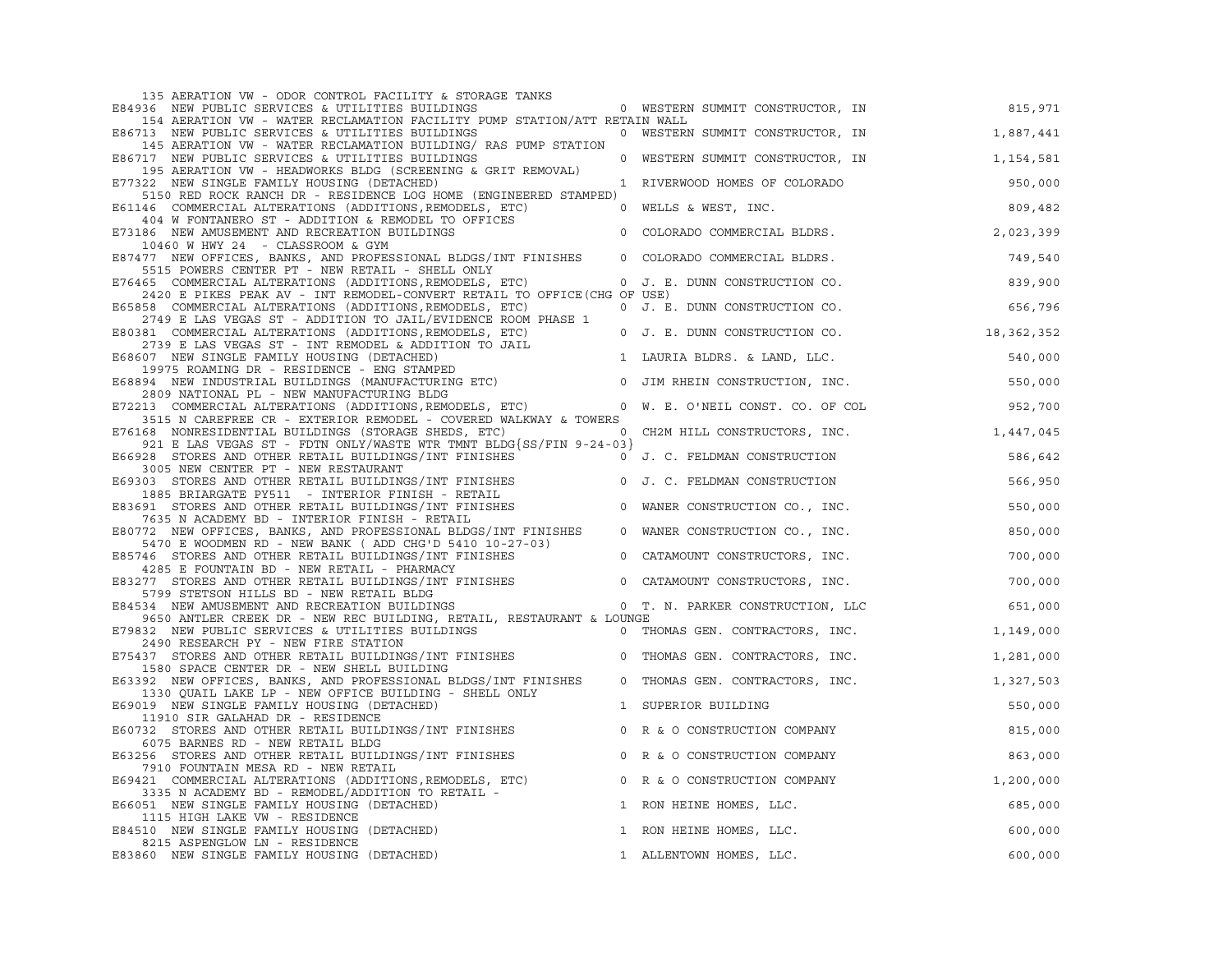| 12710 OAK CLIFF WY - RESIDENCE                                                                                                                                       |         |                                         |            |
|----------------------------------------------------------------------------------------------------------------------------------------------------------------------|---------|-----------------------------------------|------------|
| E65378 NEW CONDOMINIUMS                                                                                                                                              |         | 10 COSTA COMMUNITIES, INC.              | 745,469    |
| 3080 MANDALAY GV - 10 UNIT CONDO MODEL C<br>E65380 NEW CONDOMINIUMS                                                                                                  |         | 10 COSTA COMMUNITIES, INC.              | 745,469    |
| 3060 MANDALAY GV - 10 UNIT CONDO MODEL C                                                                                                                             |         |                                         |            |
| E71507 COMMERCIAL ALTERATIONS (ADDITIONS, REMODELS, ETC) 0 ANCO, INC.<br>1715 FOURTH ST - SHELL ADD TO CHURCH (CHG FROM 4TH ST 9-11-03) (                            |         |                                         | 657,272    |
| E78631 NEW PUBLIC SERVICES & UTILITIES BUILDINGS<br>201 SPRUCE AV - WATER FILTER PLANT W/OFFICE                                                                      |         | 0 GLACIER CONSTRUCTION CO., INC.        | 722,000    |
| E91775 NEW SINGLE FAMILY HOUSING (DETACHED)<br>4781 HIGH FOREST RD - RESIDENCE - ENG STAMPED                                                                         |         | 1 STRATFORD HOMES, INC.                 | 500,000    |
| E61938 NEW FIVE OR MORE FAMILY BUILDINGS                                                                                                                             |         | 50 CASSON DUNCAN CONSTRUCT., INC.       | 2,907,124  |
| 750 E CHEYENNE RD - 50 UNIT APT BLDG<br>E61740 RESIDENTIAL ALTERATIONS (REMODEL, ADDITIONS, ETC) 0 BECK & ASSOCIATES, INC.<br>4 BERTHE CR - RES ADD/ ATTACHED GARAGE |         |                                         | 531,000    |
| E71713 NEW CONDOMINIUMS                                                                                                                                              |         | 8 DEREK L. BROWN & ASSOCIATES           | 676,304    |
| 6964 ASH CREEK HT - NEW CONDOMINIUM BUILDING 8 UNITS TYPE 1<br>E71710 NEW CONDOMINIUMS                                                                               | 8       | DEREK L. BROWN & ASSOCIATES             | 676,304    |
| 7185 ASH CREEK HT - CONDOMINIUM BLDG TYPE 1 8 UNIT CONDO<br>E71718 NEW CONDOMINIUMS                                                                                  | 8       | DEREK L. BROWN & ASSOCIATES             | 742,919    |
| 6984 ASH CREEK HT - NEW CONDOMINUMS 8 UNITS TYPE 2<br>E71715 NEW CONDOMINIUMS                                                                                        | 8       | DEREK L. BROWN & ASSOCIATES             | 676,304    |
| 6945 ASH CREEK HT - NEW CONDOMINIUMS 8 UNITS TYPE 1<br>E71714 NEW CONDOMINIUMS                                                                                       | 8       | DEREK L. BROWN & ASSOCIATES             | 676,304    |
| 6924 ASH CREEK HT - NEW CONDOMINUMS 8 UNITS TYPE 1<br>E71716 NEW CONDOMINIUMS                                                                                        | 8       | DEREK L. BROWN & ASSOCIATES             | 742,919    |
| 6944 ASH CREEK HT - NEW CONDOMINIUMS 8 UNITS TYPE 2                                                                                                                  |         |                                         |            |
| E71717 NEW CONDOMINIUMS<br>6925 ASH CREEK HT - NEW CONDOMINIUMS 8 UNIT TYPE 2                                                                                        | 8       | DEREK L. BROWN & ASSOCIATES             | 742,919    |
| E71720 NEW CONDOMINIUMS<br>7005 ASH CREEK HT - NEW CONDOMINIUM BLDG 8 UNITS TYPE 2                                                                                   | 8       | DEREK L. BROWN & ASSOCIATES             | 811,438    |
| E84679 NEW CONDOMINIUMS<br>2055 MONTURA VW - NEW CONDO - 8 UNIT                                                                                                      | 8       | SHIPWASH & GORDON CONST. CO.,           | 891,376    |
| E87301 NEW CONDOMINIUMS                                                                                                                                              | 8       | SHIPWASH & GORDON CONST. CO.,           | 891,376    |
| 2085 MONTURA VW - NEW CONDO - 8 UNITS<br>E63355 NEW OFFICES, BANKS, AND PROFESSIONAL BLDGS/INT FINISHES                                                              |         | 0 COLARELLI CONSTRUCTION, INC.          | 557,000    |
| 121 S TEJON ST110A &110B - INT FINISH / BANK<br>E91218 NEW OFFICES, BANKS, AND PROFESSIONAL BLDGS/INT FINISHES                                                       |         | 0 COLARELLI CONSTRUCTION, INC.          | 2,919,258  |
| 290 E WOODMEN RD - NEW COMMUNITY CENTER & GYMNASIUM<br>E62579 STORES AND OTHER RETAIL BUILDINGS/INT FINISHES                                                         |         | 0 BENTWATERS CONSTRUCTION GROUP         | 1,050,000  |
| 1765 BRIARGATE PY - NEW RESTAURANT<br>E69934 NEW CONDOMINIUMS                                                                                                        |         | 20 MYCO DEVELOPMENT, LLC.               | 2,598,014  |
| 555 COUGAR BLUFF PT - NEW 20 UNIT CONDOMINIUM<br>E69933 NEW CONDOMINIUMS                                                                                             |         | 4 MYCO DEVELOPMENT, LLC.                | 533,161    |
| 510 COUGAR BLUFF PT - CLUBHOUSE W/4 UNIT CONDOMINIUM<br>E71745 STORES AND OTHER RETAIL BUILDINGS/INT FINISHES                                                        | $\circ$ |                                         | 653,000    |
| 5794 PALMER PARK BD - NEW RESTAURANT                                                                                                                                 |         | SPRUNG CONSTRUCTION, INC.               |            |
| E68946 NEW OFFICES, BANKS, AND PROFESSIONAL BLDGS/INT FINISHES<br>1645 BRIARGATE PY203 - INTERIOR FINISH - RESTAURANT                                                |         | 0 SHAWMUT DESIGN & CONSTRUCTION 700,000 |            |
| E71914 NEW PUBLIC SERVICES & UTILITIES BUILDINGS<br>3890 S HWY 85-87 - NEW UTILITY BUILDING - LIFT STATION                                                           |         | 0 CIVIL CONSTRUCTORS, INC. OF CO        | 1,715,978  |
| E83339 STORES AND OTHER RETAIL BUILDINGS/INT FINISHES<br>98 N ACADEMY BD - NEW AUTO BODY SHOP                                                                        |         | 0 VARLEY CONSTRUCTION, INC.             | 1,182,141  |
| E68828 NEW OFFICES, BANKS, AND PROFESSIONAL BLDGS/INT FINISHES                                                                                                       |         | 0 HOLDER CONSTRUCTION GROUP, LLC        | 20,038,000 |
| 12710 VOYAGER PY - OFFICE BLDG - FDTN ONLY (SS & FIN 7-3-03)<br>E79771 NEW CONDOMINIUMS                                                                              |         | 4 UNIVERSAL DEVELOPMENT, INC.           | 538,791    |
| 1619 MONTEREY RDA-D - NEW 4 UNIT CONDOMINIUM<br>E79773 NEW CONDOMINIUMS                                                                                              |         | 4 UNIVERSAL DEVELOPMENT, INC.           | 512,539    |
| 1633 MONTEREY RDA-D - NEW 4 UNIT CONDO                                                                                                                               |         |                                         |            |
| E91357 COMMERCIAL ALTERATIONS (ADDITIONS, REMODELS, ETC) 0 TROPWEN ENTERPRISES, LLC.                                                                                 |         |                                         | 844,000    |
| 9475 BRIAR VILLAGE PT - SHELL BUILDING - RETAIL - TO FINISH D92981<br>E89051 NEW FIVE OR MORE FAMILY BUILDINGS                                                       |         | 72 R.L. FAUSS BUILDERS, INC.            | 4,300,000  |